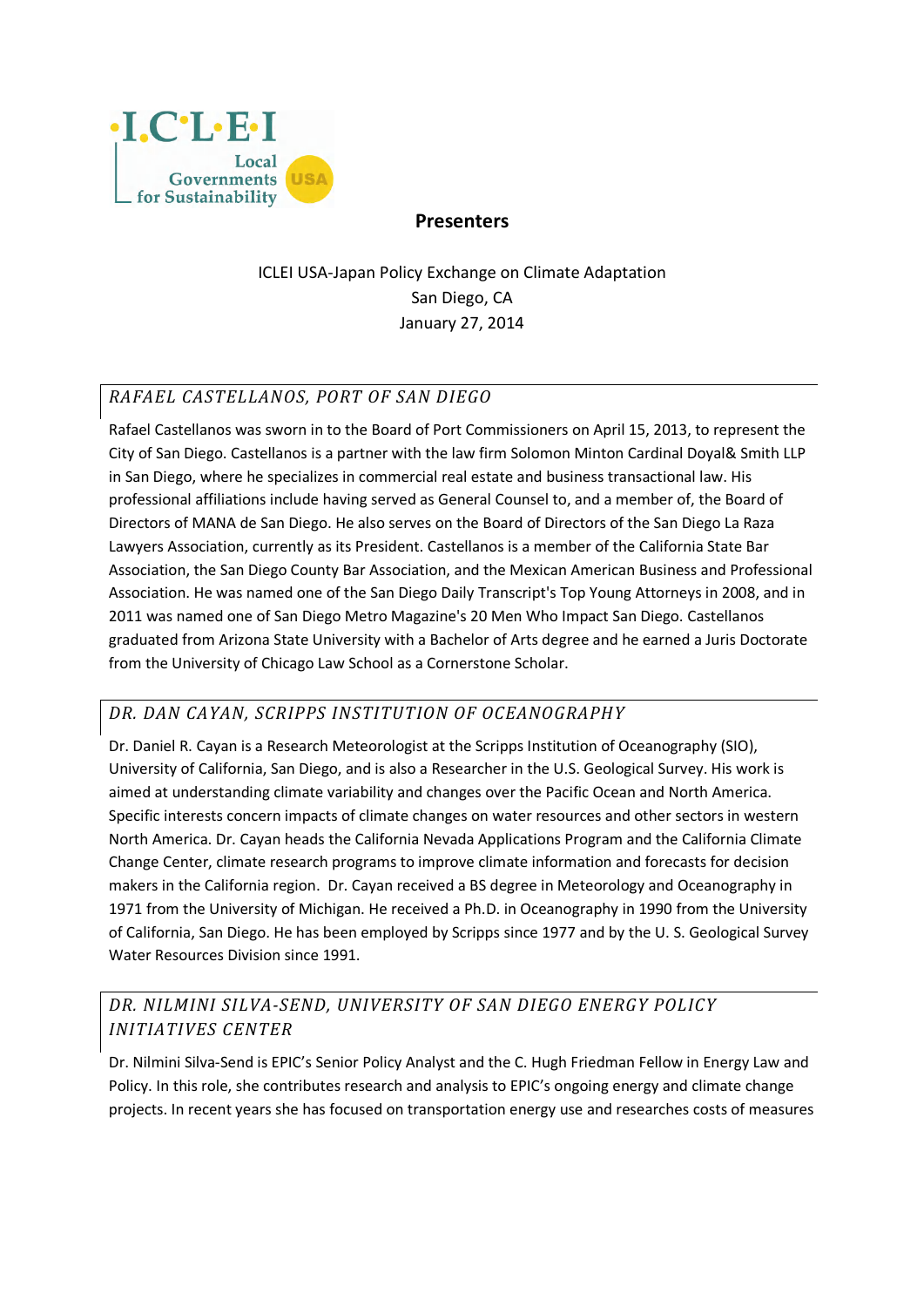

to develop greater efficiency in road transportation in the San Diego region. She is also a researcher in a recently awarded multidisciplinary National Science Foundation Climate Science Education project. During her career Dr. Silva-Send has served in a variety of roles in which she conducted legal and technical analysis of environmental laws in Europe and the U.S., and carried out environmental due diligence assessments in Europe. She has also taught upper level and graduate level international law courses in Germany. More recently she taught International and European Environmental Law at the University of San Diego School of Law. In 2010 she started a contemporary course in International Lawand Policy related to energy at the University of San Diego School of Law.Dr. Silva-Send has a B.S. in Chemistry and a PhD in International Law and Policy. She is a member of the International Bar Association.

### *PROF. KENSHI BABA, HOSEI UNIVERSITY*

Kenshi Baba, Ph.D. in Policy Science, is a Professor at Hosei University in Tokyo and a visiting Researcher at the University of Tokyo. His research interests include consensus building and risk communication, behavioral change in people, and policy innovation within energy and environmental issues. He is now involved in a government funded nation-wide research project on climate change adaptation policy, and has studied people's climate risk perception and stakeholders' interests in relation to the project. He has published numerous Japanese articles and books on energy and environmental issues. Recently, his English article was included in the book, "Educating Negotiations for a CONNECTED WORLD vol. 4 Rethinking Negotiation Teaching Series" (2013 DPI Press), and the climate adaptation related article was presented in the "PROCEEDINGS OF THE RESILIENT CITIES 2012 CONGRESS" issued by ICLEI. He also serves as a contributing author of IPCC AR5 WGII Chapt. 24.

#### *EMILY YOUNG, PHD, THE SAN DIEGO FOUNDATION*

Emily works with community volunteers, donors and other foundations to direct charitable giving to the region's critical environmental needs. Her work at The Foundation is focused in three areas: conservation of globally significant, biodiversity hotspots in Southern California, community-based efforts to eliminate toxic substances which revitalize green spaces, and regional efforts to address climate change through mitigation and adaptation. Before she joined The Foundation, Dr. Young was an assistant professor at the University of Arizona, where she taught courses on environment and society, geography, and Latin America. She also lived and worked in Baja California, Mexico, where she conducted field research on wildlife protection, community-based conservation, and sustainable development in coastal areas of Baja California. Along with professional work, Emily has volunteered and served on boards for a variety of environmental organizations and advisory committees. Dr. Young was recently awarded the 2011 Nicholas P. Bollman Award, which recognizes Smart Growth Leaders Who Inspire through Values and Actions.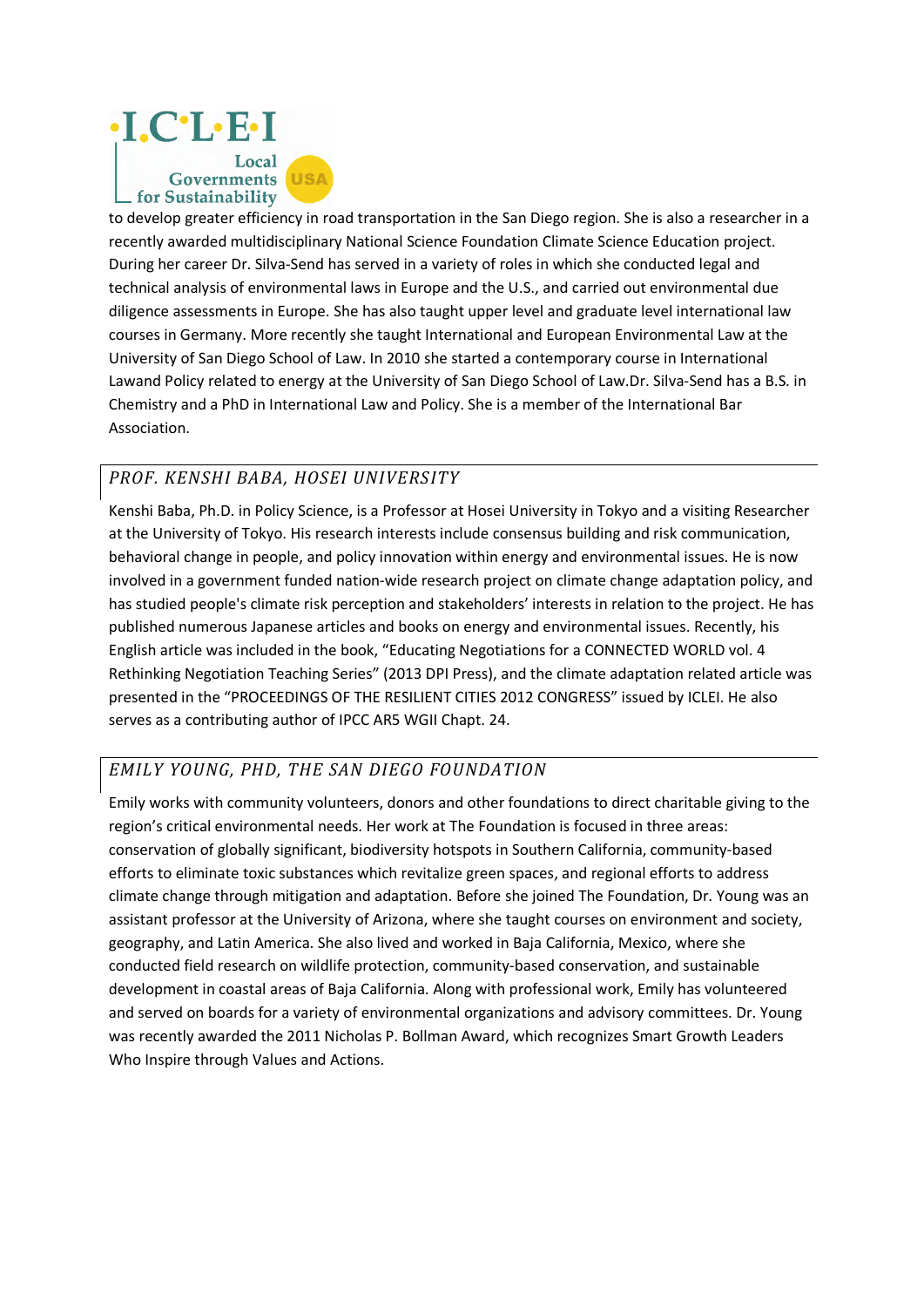

# *BRENDAN REED, CITY OF CHULA VISTA*

Brendan Reed is the Environmental Resource Manager for the City of Chula Vista where he is responsible for the development of environmental programs and policies dealing with energy management, water conservation, and global climate change. As part of this effort, Brendan coordinates a multi-departmental team tasked with implementing strategies to reduce greenhouse gas emissions and risks from climate change impacts, respectively. Chula Vista was one of the first jurisdictions in southern California to adopt a Climate Adaptation Plan, which it has been actively implementing since April 2011. Mr. Reed received a Master's of Science in Ecology from San Diego State University and a Bachelor of Science in Biology from the University of Richmond. His professional certifications include being a LEED Accredited Professional (US Green Building Council) and a Certified Energy Manager (Association of Energy Engineers).

### *DANI BOUDREAU, TIJUANA RIVER NATIONAL ESTUARINE RESEARCH RESERVE*

Dani Boudreau is a Coastal Training Program Associated with the Tijuauna River National Estuarine Research Reserve. In this role, she works to improve decision making at the local and regional levels by equipping coastal decision makers with science based information and tools. She manages the Reserve's climate change efforts, also known as CURRV (Climate Understanding and Resilience in the River Valley). Prior to coming to TRNERR, Dani worked at The Nature Conservancy as a Climate Adaptation Analyst where she provided management and research recommendations to local government officials and natural resource managers. Dani has a Master of Environmental Management from Duke University and a B.A in Coastal & Marine Policy from the University of Rhode Island.

### *MISSY STULTS, UNIVERSITY OF MICHIGAN*

Missy is a Science Research Fellow at the University of Michigan working on development of the Adaptation Chapter for the U.S. National Climate Assessment. In this role, Missy is working with leading climate adaptation and mitigation experts to identify major themes and trends in national climate adaptation efforts for distillation into the 2013 National Climate Assessment. Before joining the University of Michigan, Missy was the national Climate Director for ICLEI-Local Governments for Sustainability where she worked with over 600 local governments to advance their climate mitigation, climate adaptation, and sustainability efforts.Missy received her Bachelor's degree in Science from the University of New England in Marine Biology and Environmental Science and her Master's degree from Columbia University in Climate and Society. Missy is also enrolled at the University of Michigan to pursue her doctoral degree in urban adaptation.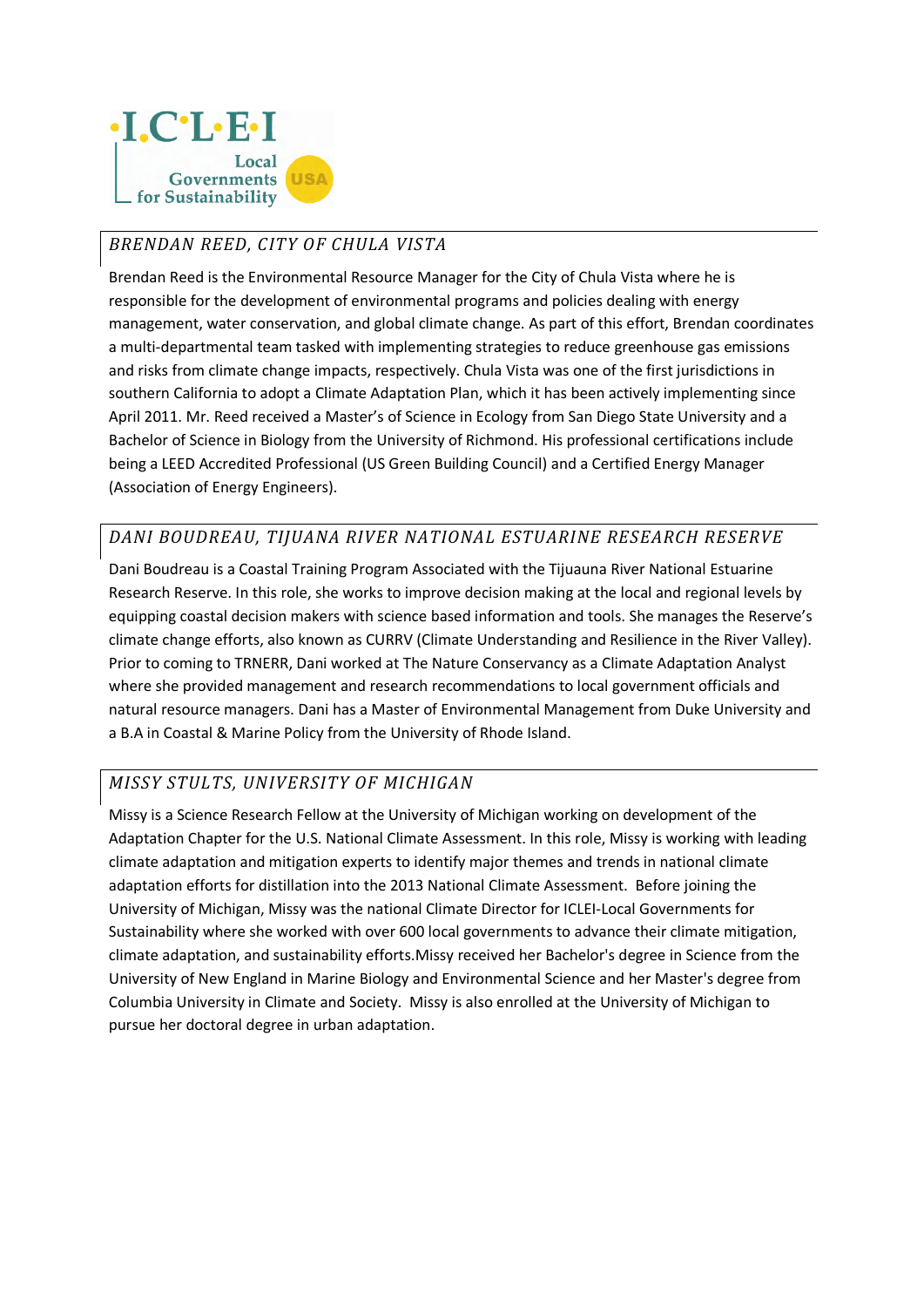

## *ARATA ICHIHASHI, TOKYO METROPOLITAN RESEARCH INSTITUTE*

ArataIchihashi works as a chief of the climate change and urban environment division in Tokyo Metropolitan Research Institute. Born in 1963, he earned a bachelor degree in the Department of Foundation Engineering, Saitama University and entered The Nippon Road Co.Ltd.in 1987. He switched his carrier to Tokyo Metropolitan Government in 1989 and after working in the Ports Bureau, Tokyo Port Terminal Corporation, and the Overseas Coastal Area Development Institute of Japan as an expert from JICA (Japan International Cooperation Agency), he moved to Environment Bureau and conducted "Collaborative Research on Climate Change Impact in Tokyo," spending 4 years from 2009. He has been in the current post since 2013. He has continuously served as a board member of Climate Change Prediction Study Committee and Information Integration Reviewing Committee on Global Environment organized by the Ministry of Education, Culture, Sports, Science and Technology.

### *KAZUTO TSUKAMOTO, SUMIDA CITY*

Kazuto Tsukamoto joined Sumida City office in 2006. He spent the first three years in a city waste disposal factory, being engaged in plant maintenance works. He moved to the Guidance and Investigation Section in Environmental Protection Division in 2010, and has been in charge of promoting the use of rainwater since 2011. His other duties include environmental investigation and monitoring, technical guidance for pollution, etc.

### *NAOMASA TACHIHARA, EDGOGAWA CITY*

NaomasaTachihara entered Edogawa City office in 1983, after receiving a bachelor degree in Civil Engineering division in Science and Engineering Department from Nihon University. His carrier in the Civil Engineering Department started in 2006. After working as a manager of the Local Towns Revitalization Section, he became a manager of the Planning Section in 2007 and has currently working as a planning and coordination section manager. His duties include planning and directing civil engineering projects, developing improvement plans of urban roads and bridges, etc.

### *CAREY ALGAZE, PACIFICA COMPANIES*

Carey Algaze is a Planning Manager at Pacifica Companies and is responsible for obtaining entitlements for new development projects. Prior to her role at Pacifica Companies, Carey worked for the County of San Diego in the Department of Planning and Land Use where she reviewed project proposals for conformance with the Zoning Ordinance and assisted the public by providing information, determined the feasibility of projects, and explained discretionary and building permit processes. Carey completed her undergraduate studies at UC San Diego and obtained a double major in Urban Studies and Planning and Sociology. Carey then obtained a dual master's degree achieving a Masters of Business Administration and Master of Science in Real Estate at the University of San Diego where she was selected as the Woodruff Scholar. Carey is actively involved in Urban Land Institute Young Leaders,